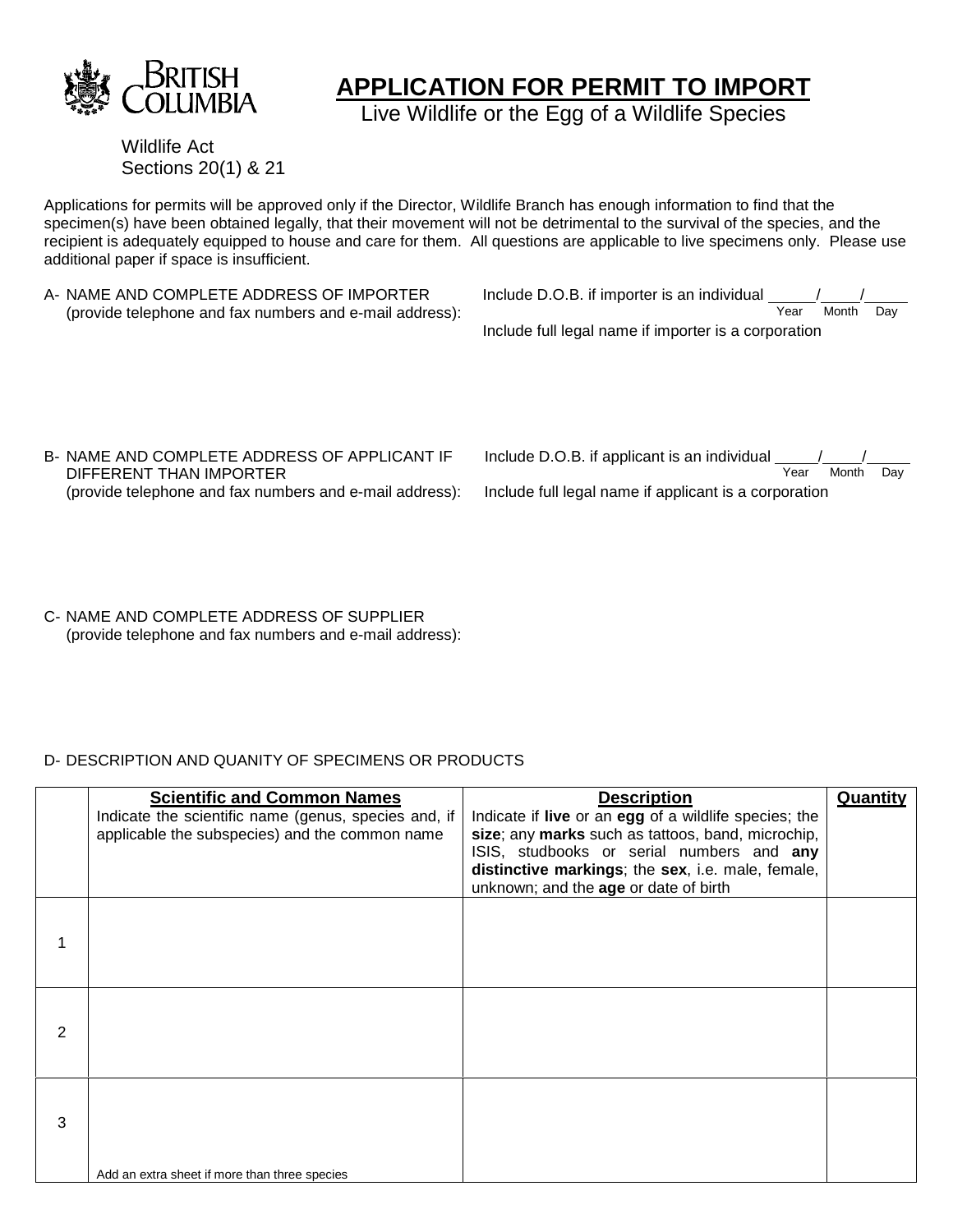# E- SOURCE AND ORIGIN

(If from the wild, complete E-1; if born in captivity, complete E-2)

# **E-1 (from the wild):**

1) Where and when was the specimen captured or removed from the wild?

|                   | 3) Indicate the permit number(s) and provide a copy of the export permit issued by the country of origin (where removed<br>from the wild) and copies of all other applicable licences/permits.<br>E-2 (born in captivity)<br>1) Where and when was the specimen born in captivity? Provide the name and full address of the breeder.<br>2) Attach a copy of certification of birth from the breeder. |          |              |  |  |  |
|-------------------|------------------------------------------------------------------------------------------------------------------------------------------------------------------------------------------------------------------------------------------------------------------------------------------------------------------------------------------------------------------------------------------------------|----------|--------------|--|--|--|
|                   |                                                                                                                                                                                                                                                                                                                                                                                                      |          |              |  |  |  |
|                   |                                                                                                                                                                                                                                                                                                                                                                                                      |          |              |  |  |  |
|                   |                                                                                                                                                                                                                                                                                                                                                                                                      |          |              |  |  |  |
|                   |                                                                                                                                                                                                                                                                                                                                                                                                      |          |              |  |  |  |
|                   | 3) If the specimen was traded internationally, please provide copies of all applicable permits that authorised its<br>international movement. Identify the permit number(s) below:                                                                                                                                                                                                                   |          |              |  |  |  |
|                   |                                                                                                                                                                                                                                                                                                                                                                                                      |          |              |  |  |  |
| F- PURPOSE        | (If the specimen/product is to be imported primarily for purposes of breeding, complete F-1; for education/display,<br>complete F-2; for scientific purposes, complete F-3. If for any other purpose, please tick-off the appropriate box and<br>provide further details, immediately below:)                                                                                                        |          |              |  |  |  |
| $\Box$ Commercial |                                                                                                                                                                                                                                                                                                                                                                                                      | Personal | $\Box$ Other |  |  |  |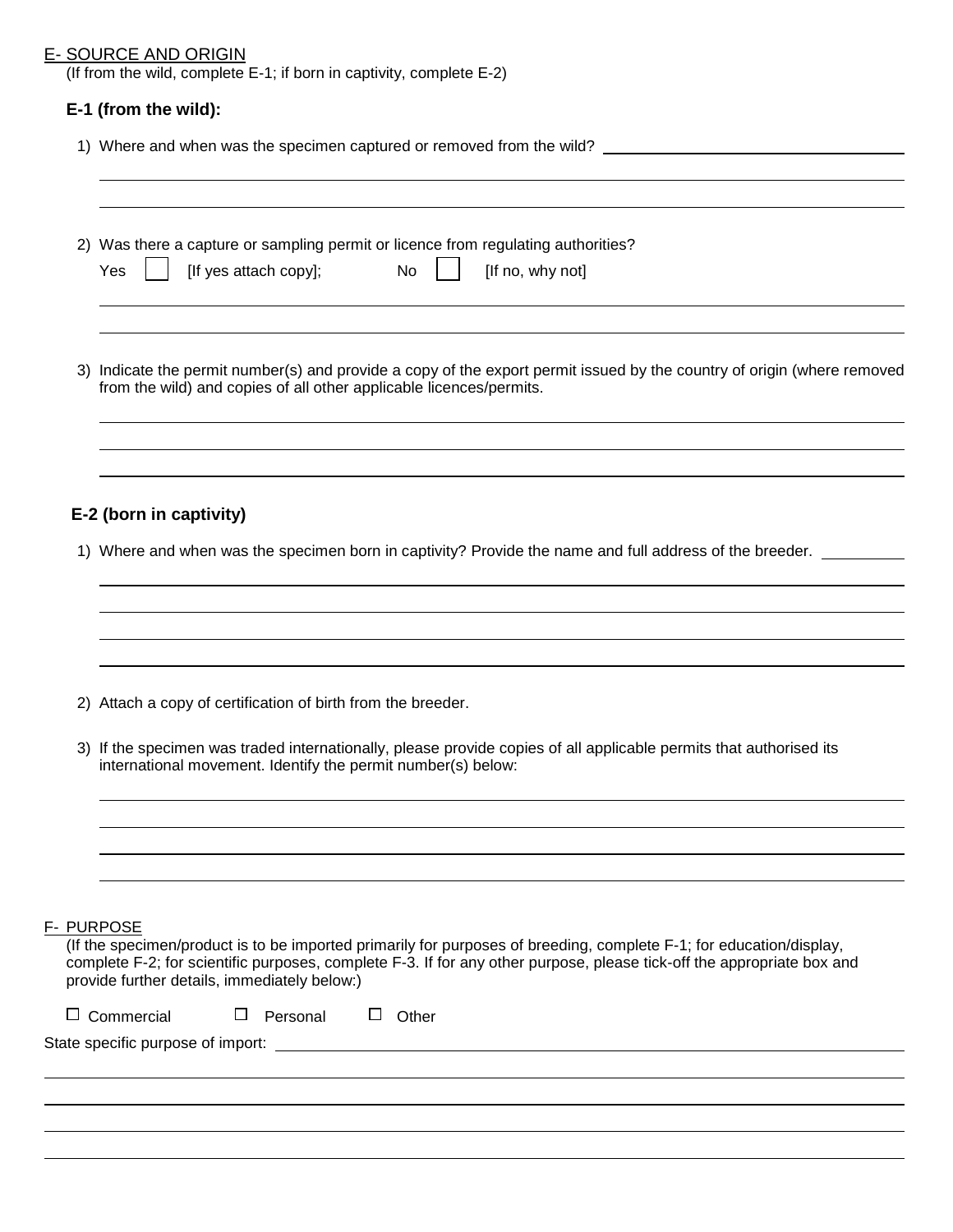# **F-1 (for breeding)**

 

 

|  |  |  | 1) What is the intended role of specimen in recipient's breeding or research program? |
|--|--|--|---------------------------------------------------------------------------------------|
|  |  |  |                                                                                       |

2) What is the intended role of recipient's breeding program in recovery of species (e.g. in a Species Survival Plan)?

# **F-2 (for educational/display)**

1) What education program will the species be used in and how will it benefit the species?

# **F-3 (scientific)**

1) What is the objective of the project?

2) Why is the specimen(s) required?

3) What benefit will there be to the species or to scientific knowledge?

# G- HOUSING AND CARE

**G-1** What institution or individual will provide final housing and care? Provide name and full address.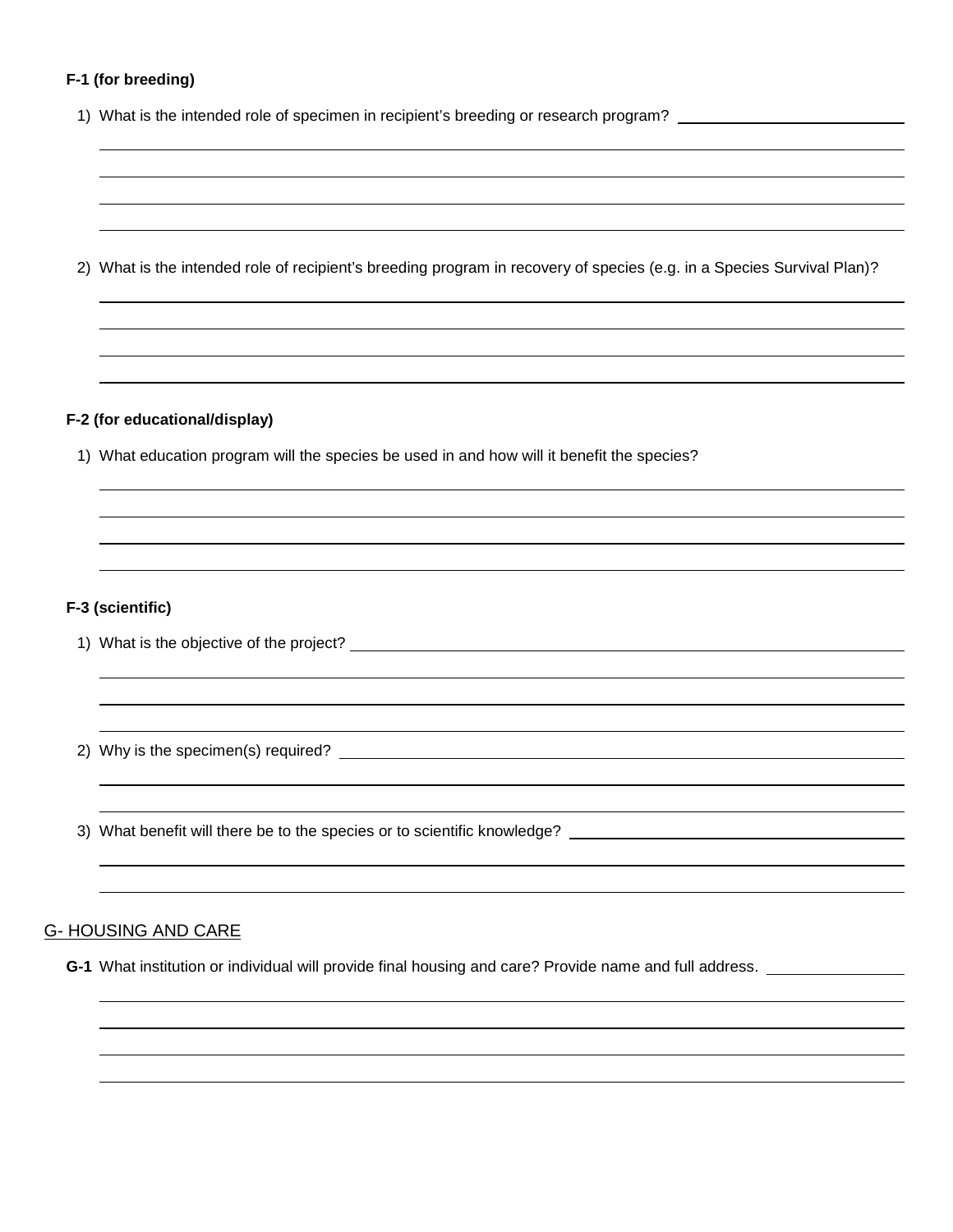| G-2 Has the recipient had experience with the species being applied for?                                                                                                                                            |
|---------------------------------------------------------------------------------------------------------------------------------------------------------------------------------------------------------------------|
| [please respond to G-2(1) to G-2(4)]; No<br>Yes  <br>[please respond to G-2(5) and G-2(6)]                                                                                                                          |
| <u>IF YES:</u>                                                                                                                                                                                                      |
| 1) How many specimens of the species being applied for, by sex, does the recipient possess? _________________                                                                                                       |
|                                                                                                                                                                                                                     |
|                                                                                                                                                                                                                     |
| 3) Breeding success: how many specimens were born in the recipient's facility per year? ______________________                                                                                                      |
|                                                                                                                                                                                                                     |
|                                                                                                                                                                                                                     |
|                                                                                                                                                                                                                     |
|                                                                                                                                                                                                                     |
|                                                                                                                                                                                                                     |
|                                                                                                                                                                                                                     |
|                                                                                                                                                                                                                     |
|                                                                                                                                                                                                                     |
| <u>IF NO:</u>                                                                                                                                                                                                       |
| 5) Explain how recipient proposes to cope with lack of direct experience.                                                                                                                                           |
|                                                                                                                                                                                                                     |
|                                                                                                                                                                                                                     |
|                                                                                                                                                                                                                     |
| 6) If the recipient had experience in breeding species closely related to the species being applied for, provide the name<br>of the species bred and the same information as requested under sections G-2(1) to (4) |
|                                                                                                                                                                                                                     |
|                                                                                                                                                                                                                     |
|                                                                                                                                                                                                                     |
| G-3 Please describe the facilities that will house the specimen. Provide diagrams, photographs, with dimensions:                                                                                                    |
|                                                                                                                                                                                                                     |
|                                                                                                                                                                                                                     |
| G-4 State what steps are being taken to ensure that public safety will not be jeopardized by the proposed import.                                                                                                   |
| (required by section 10, of the Permit Regulation BC Reg. 253/2000)                                                                                                                                                 |
|                                                                                                                                                                                                                     |
|                                                                                                                                                                                                                     |
|                                                                                                                                                                                                                     |
|                                                                                                                                                                                                                     |